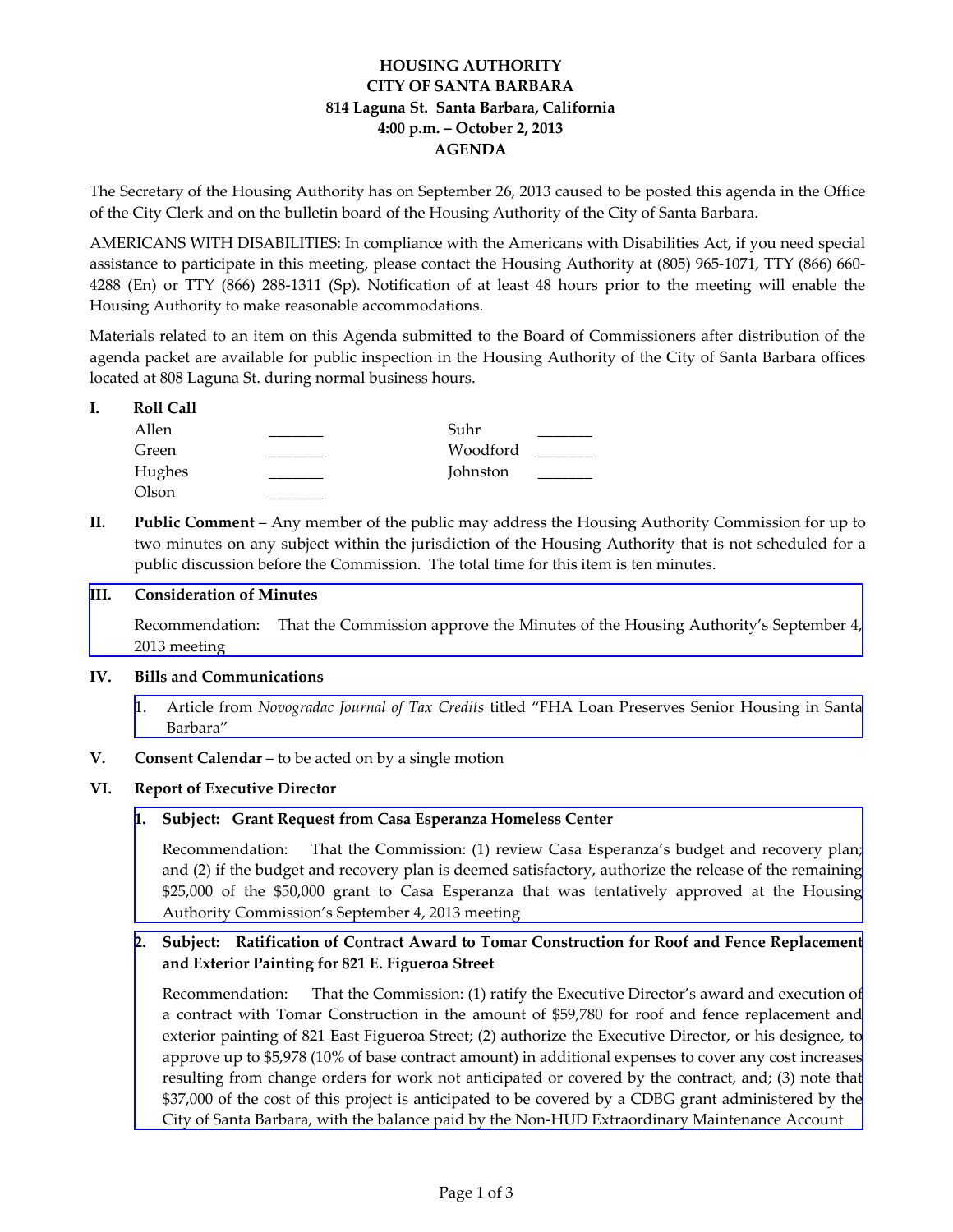# **3. Subject: Selection of Housing Authority Representative to City Community Development and Human Services Committee**

[Recommendation:](http://www.hacsb.org/Library/agendas_minutes/2013/agenda_packet/Agenda_Packet_2013_10_02/item_VI_III_2013_10_02.pdf) That the Commission select Alice Villarreal Redit, Client Services Coordinator, as the Housing Authority's representative to serve on the City's Community Development and Human Services Committee for the term ending December 31, 2016

## **4. Subject: Approval of Contract to Serve as Counsel to the Authority for Tenant Eviction Matters**

[Recommendation:](http://www.hacsb.org/Library/agendas_minutes/2013/agenda_packet/Agenda_Packet_2013_10_02/item_VI_IV_2013_10_02.pdf) That the Commission approve and authorize the Executive Director/CEO to execute a two year contract with the Law Office of Cristi L. Michelon for tenant evictions and related legal services

## **5. Subject: Assignment of City's Exclusive Right to Repurchase Presidio Park Apartments**

[Recommendation:](http://www.hacsb.org/Library/agendas_minutes/2013/agenda_packet/Agenda_Packet_2013_10_02/item_VI_V_2013_10_02.pdf) That the Chair appoint an ad-hoc subcommittee of Commissioners Olson, Hughes and Allen to work with staff and Authority Counsel to negotiate an assignment of the City of Santa Barbara's (the Housing Successor Agency to the City's former Redevelopment Agency) "Executive Right to Repurchase" the Presidio Park Apartments, 50 unit complex located at 420 E. De La Guerra Street

## **VII. Treasurer's Report**

## **1. Subject: Expenditure Resolution August, 2013**

 [Recommendation:](http://www.hacsb.org/Library/agendas_minutes/2013/agenda_packet/Agenda_Packet_2013_10_02/item_VII_I_2013_10_02.pdf) That the Commission adopt a resolution setting forth costs incurred and payments made for the month of August, 2013

#### **VIII. Committee Reports**

### **IX. Unfinished Business**

#### **X. New Business**

# **1. Subject: Establishment of Flexible Spending Account Plan and Amendments to Cafeteria Benefit Plan and Life Insurance Policies**

[Recommendation:](http://www.hacsb.org/Library/agendas_minutes/2013/agenda_packet/Agenda_Packet_2013_10_02/item_X_I_2013_10_02.pdf) That the Commission adopt a resolution approving amendments to the Manual of Policies and Procedures pertaining to establishing a flexible spending account plan and amendments to the Cafeteria Benefit Plan and Life Insurance Policies

# **2. Subject: Destruction of Records for the Finance, Resident Services and Housing Management Departments**

[Recommendation:](http://www.hacsb.org/Library/agendas_minutes/2013/agenda_packet/Agenda_Packet_2013_10_02/item_X_II_2013_10_02.pdf) That the Commission adopt the a resolution authorizing the destruction of records held by the Finance, Resident Services, Housing Management and Property and Development Departments

# **3. Subject: Resolution Approving Application to HUD for Rental Assistance Demonstration (RAD) Disposition of 316 Public Housing Units**

 [Recommendation:](http://www.hacsb.org/Library/agendas_minutes/2013/agenda_packet/Agenda_Packet_2013_10_02/item_X_III_2013_10_02.pdf) That the Commission adopt a resolution approving the Housing Authority's application to the U.S. Department of Housing and Urban Development (HUD) for disposition of the Housing Authority's remaining 316 HUD Assisted Public Housing units

#### **XI. Commission Matters**